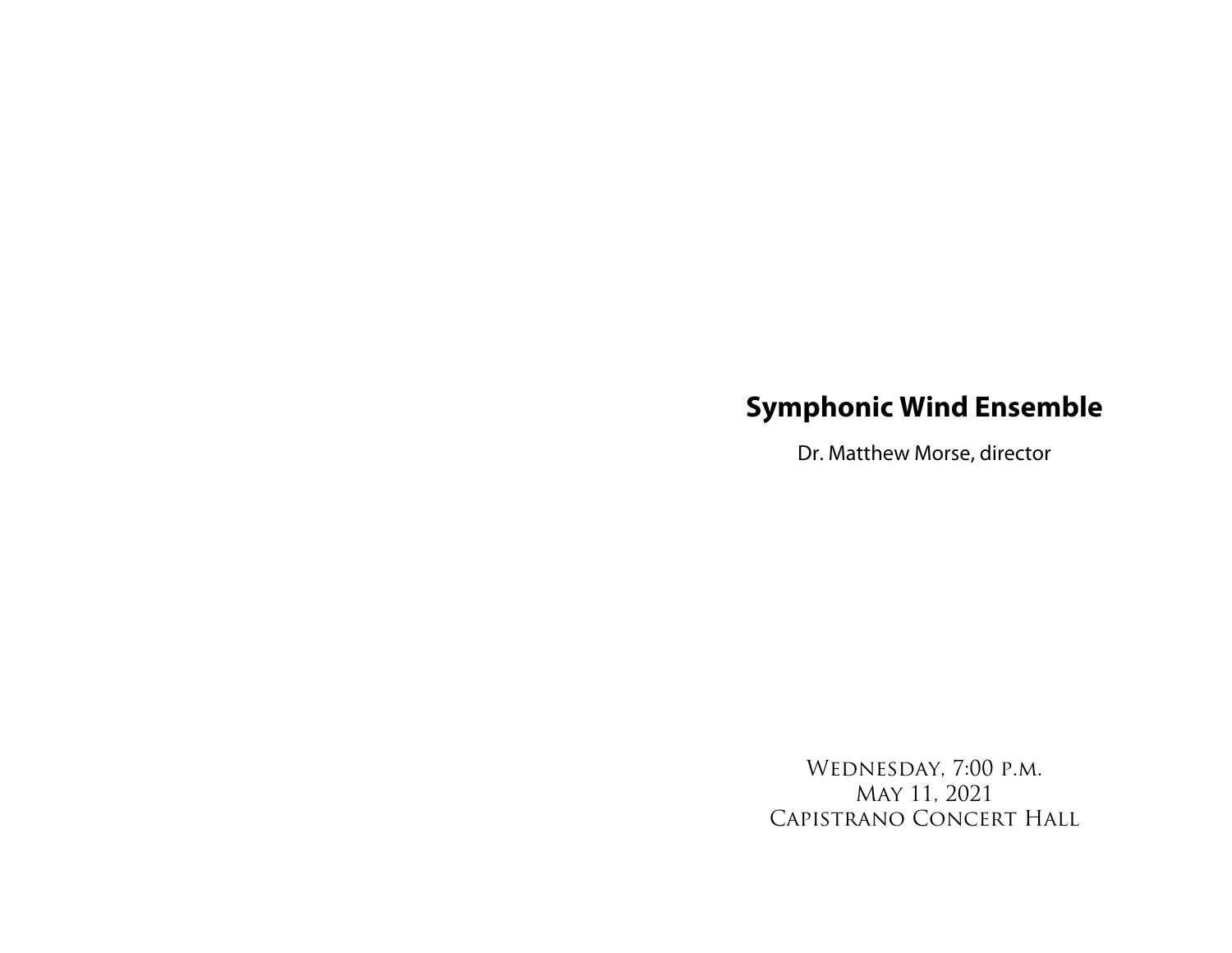Program Personnel

Sinfonia Noblissima (1968) Robert Jager

(b. 1939)

"Mars" from The Planets (1916/1924) Gustav Holst (1874-1934)

Tubby the Tuba (1945/1952) George Kleinsinger

(1914-1982) arr. by George Roach

Julian Dixon, tuba Claudia Kitka, narrator

Danzón No. 2 (1998/2009) Arturo Márquez

(b. 1950) arr. by Oliver Nickel

Rock'n March (1991) **Hiroyuki Fujikake** 

(b. 1949)

**Flute Trumpet**

Erik Moberg Ethan Pham-Aguilar **Trombone**

**E-flat Clarinet** Jacob Ruiz Sandra McPherson\*

## **Clarinet/Bass Clarinet Claring Claring Claring Set Clark**\*

Noah Blevins Kevin Le **Euphonium** Tristan Kincaid Lorien Strong **Tuba** Janice Calvento **Evan Charles** Evan Charles

**Bassoon Owen Polkinghorn <b>String Bass String Bass** Martin Uytingco **National Martin Uytingco** Naomi Baraban

**Soprano/Alto Saxophone Piano/Celeste** Samantha Wilbanks **Arianna Guntvedt** Bany Villareal

**Tenor Saxophone** Jose Madrid **Ismael Lopez** 

**Baritone Saxophone Jason Cruz** Rachel Lewis **Example 20** Eric Wombaugh

**Horn** Cesar Zarate Natasha Buckman Veloy Tafoya Christian Orr $* = quest$  performer

Alejandro Lara-Agraz Sally Sun Noah Kirsch Dr. Cathie Apple\* The Cathie Apple of the Cathien Hunter Franklin Isaac Davis **Oboe** Grant Parker\*

Nicholas Moonitz

**Bass Trombone**

Emma Keisler **Russell Bradley** Hannah Minge Ke Sean Blanchard

Aaron David

**Percussion**<br>Grant Johnson

Christopher Harris Kenya Abdallah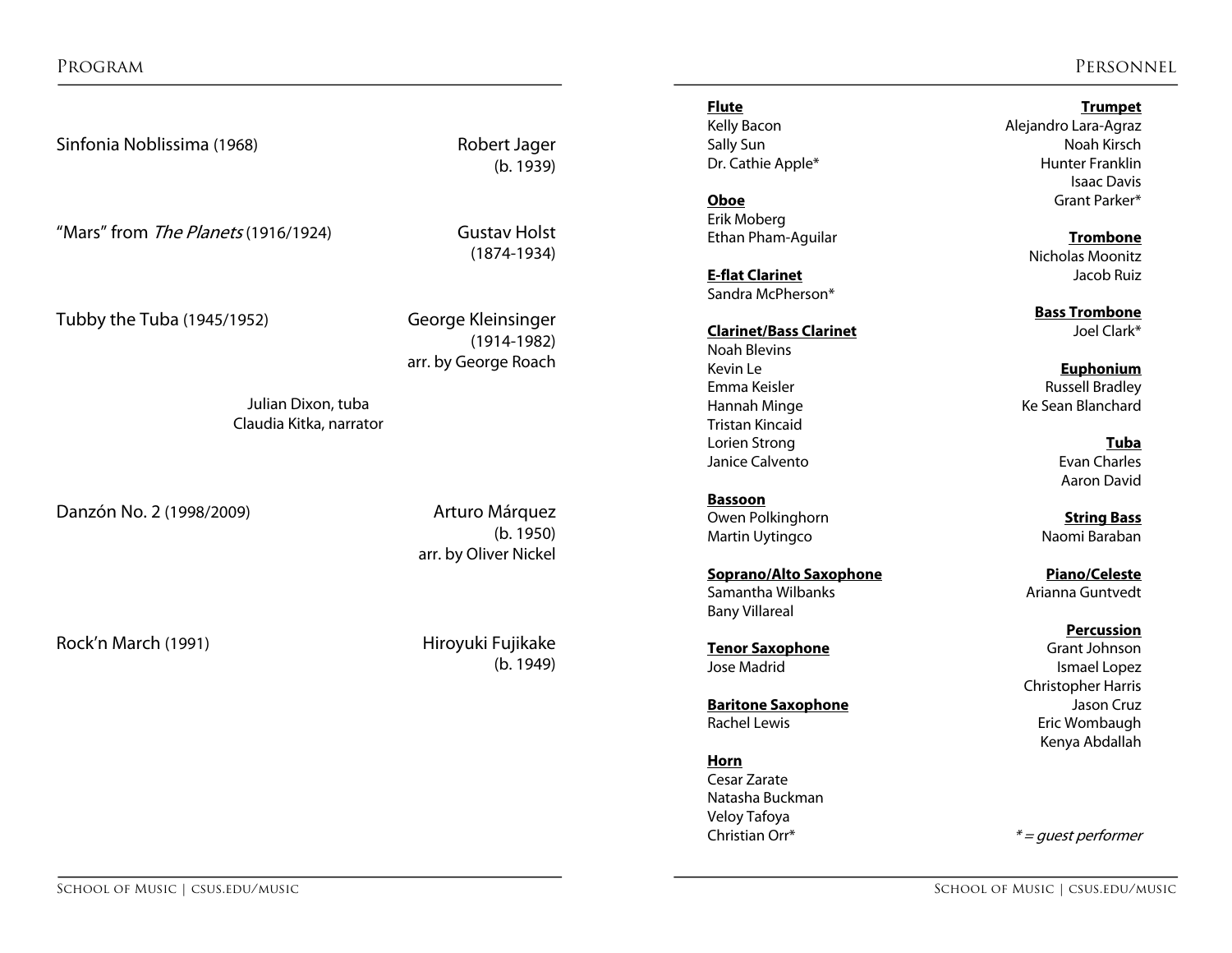**Robert Jager** received his education from the University of Michigan and spent four years serving in the United States Navy as the Staff Arranger at the Armed Forces School of Music. In 1971, he joined the faculty at Tennessee Tech as Professor of Music and Director of Composition and Theory. Jager has been a guest conductor and lecturer in the United States, Canada, Europe, Japan and China and has received commissions form the Tokyo Kosei Wind Orchestra, and the Universities of Michigan, Arkansas, Illinois, Purdue and Nebraska Wesleyan, as well as all five Washington D.C.-based military bands. Among multiple awards such as the Harvey Gaul Award, Phi Mu Alpha's Orpheus Award and the American School Band Directors Association's Volkwein Award, Jager is the only three-time winner of the American Bandmasters Association's Ostwald Award. On **Sinfonia Noblissima**, Robert Jager writes:

This overture is a work in the neo-romantic style and is in three sections. After a short introduction, a dramatic and syncopated fast section begins. After several false climaxes, as well as a brief fugue, the slow, more emotional middle section begins. In the final section of the work, a fast, syncopated style abruptly returns and the overture ends with several deceptive, then complete chords.

**Gustav Holst** began composing while at Cheltenham Grammar School. He spent two months at Oxford learning counterpoint before going to London to study composition at the Royal College of Music. He met Ralph Vaughan Williams in 1895. The two became friends and started the habit of playing their compositions to each other. Holst left college in 1898 to play the trombone in the Carl Rosa Opera Company and later the Scottish Opera, taught at the James Allen's Girls' School in Dulwich for two years before being appointed Director of Music at St. Paul's Girls' School in Hammersmith in 1905, where he continued to teach until the end of his life. Holst's heavy and exhausting teaching schedule meant that time left available for composition was often fragmented. In 1929, he accepted the Howland Memorial Prize from Yale University in 1929 for distinction in the arts and the gold medal of the Royal Philharmonic Society in 1930. He was appointed visiting lecturer in composition at Harvard University in January 1932.

**Mars – The Bringer of War**, the first movement of what was to become Holst's "The Planets" suite, was complete in the composer's mind in the

summer of 1914, when the First World War was but an emerging threat. The work is dominated by a relentless hammering out of a 5/4 rhythm which suggests the relentless destruction of war. The opposition of harmony and rhythm is skillfully used to produce a startling aural and emotional effect. The movement was transcribed for band by the composer is 1924.

**George Kleinsinger** was an American composer, who originally studied dentistry but instead chose a career in music. He studied at New York University and took graduate work at the Juilliard School of Music. His compositions, as well as his lifestyle, were most unusual. Kleinsinger lived in a New York hotel, maintaining a running waterfall and a large menagerie of exotic animals. He reportedly played the piano while draped with a large boa constrictor.

**Tubby the Tuba** is a collaboration between George Kleinsinger and lyricist Paul Tripp. According to an essay by Cary O'Dell:

One evening in late 1941, lyricist Paul Tripp and composer George Kleinsinger were conducting an orchestral rehearsal of one of their works when their resident tubist informed them afterward, "You know, tubas can sing too."

That night, or so legend has it, Tripp went home and conceived of a deceptively simple story, to be told in music and spoken word, focusing on the plight of the largest, lowest and usually most disrespected instrument in the orchestra.

It took some years to complete of the work. In 1945, the original recording of Tubby, with boxer-turned-actor Victor Jory featured as narrator. There have been many subsequent performances and recordings, most notably with Danny Kaye in 1947, and more recently with Jose Ferrer, Carol Channing, and Annette Funicello. In 2006, NBC "Today" host Meredith Viera also recorded the work, with many orchestras also adding it to their repertoires. A children's book based on the story has also been published. Tonight, we are proud to feature Sacramento State tuba professor Julian Dixon as "Tubby," and long-time Sacramento State voice professor Claudia Kitka as narrator.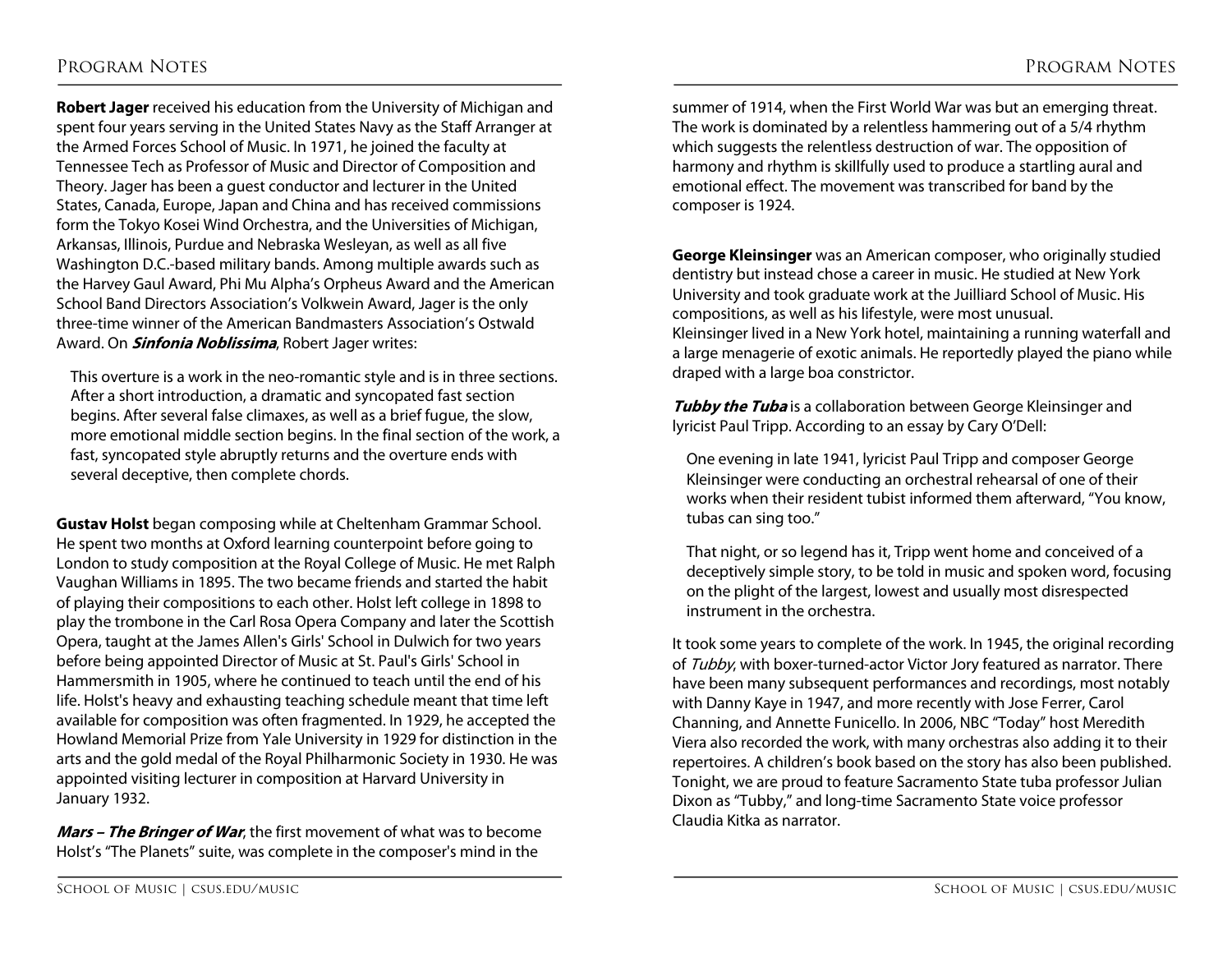Composer **Arturo Márquez** hails from Alamos, Sonora, Mexico. He began his musical training in La Puente, California in 1966, later studying piano and music theory at the Conservatory of Music of Mexico and composition at the Taller de Composición of the Institute of Fine Arts of Mexico with such composers as Joaquín Gutiérrez Heras, Hector Quintanar, and Federico Ibarra. He also studied in Paris privately with Jacques Castérède, and at the California Institute of the Arts with Morton Subotnick, Stephen Mosko, Mel Powell, and James Newton.

In recent years, Márquez has written a series of *danzónes*, works based on an elegant Cuban dance that migrated to Veracruz, Mexico. His Danzón No. 2 is among the most popular Latin American works to emerge since the 1950s, enhanced by its use by Gustavo Dudamel with the Simon Bolivar Youth Orchestra in their 2007 tour of the United States and Europe. In February 2006, Arturo Márquez received the Medalla de Oro de Bellas Artes (Gold Medal of Fine Arts), the highest honor given to artists by Mexico's Bellas Artes. That evening the concert El Danzón según Márquez (The Danzón according to Márquez) was presented at the Palacio de Bellas Artes. The concert included six danzóns, all contained on a forthcoming CD.

Originally written for orchestra, **Danzón No. <sup>2</sup>** has enjoyed significant popularity on performance programs everywhere. The *danzón* itself was Cuban-born, from a natural synthesis of Spanish, British, and French dance forms, and this work is built on a beautiful, elegant main theme, stated on clarinet, building in intensity before erupting into passionate rhythms later. On *Danzón No. 2*, Arturo Márquez writes:

The idea of writing the *Danzón No. 2* originated in 1993 during a trip to Malinalco with the painter Andrés Fonseca and the dancer Irene Martínez, both of whom are experts in salon dances with a special passion for the *danzón*, which they were able to transmit to me from the beginning, and also during later trips to Veracruz and visits to the Colonia Salon in Mexico City. From these experiences onward, I started to learn the *danzón's* rhythms, its form, its melodic outline, and to listen to the old recordings by Acerina and his Danzonera Orchestra. I was fascinated and I started to understand that the apparent lightness of the danzón is only like a visiting card for a type of music full of sensuality and qualitative seriousness, a genre which old Mexican people continue to dance with a touch of nostalgia and a jubilant escape towards their

own emotional world; we can fortunately still see this in the embrace between music and dance that occurs in the state of Veracruz and in the dance parlors of Mexico City.

The *Danzón No. 2* is a tribute to the environment that nourishes the genre. It endeavors to get as close as possible to the dance, to its nostalgic melodies, to its wild rhythms, and although it violates its intimacy, its form and its harmonic language, it is a very personal way of paying my respects and expressing my emotions towards truly popular music. Danzón No. 2 was written on a commission by the Department of Musical Activities at Mexico's National Autonomous University and is dedicated to my daughter Lily.

**Hiroyuki Fujikake** is a Japanese composer, conductor, producer, and synthesizer player. His activities are not limited to Japan, but also extend worldwide. He is the first Japanese composer to win the 1st prize at the Queen Elisabeth International music competition in Belgium for the symphonic work The Rope Crest in 1977. Hiro won numerous awards for his compositions at the most prestigious national competitions in his early career. His work amounts to more than 8,000 songs including music for the television, radio, film and for special occasions such as exhibitions, like the World Expo. He was engaged in famous long-running TV programs and has recorded and released song collections.

**Rock'n March** was included as a required piece for the 1991 All Japan Band Association national band competition, one of the world's largest music competitions in terms of the number of active contestants with 800,000 competing musicians in 14,000 bands.

Tubist **Julian C. Dixon**, a native of San Francisco, has performed with a variety of groups and ensembles, from brass quintets to symphonic orchestras, playing a wide range of musical styles from contemporary to Klezmer. His career has taken him across all of North America and overseas to Japan and Finland, including performances at such notable venues as Tokyo Disneyland, Cleveland's Severance Hall, and the great stages at Carnegie Hall in New York.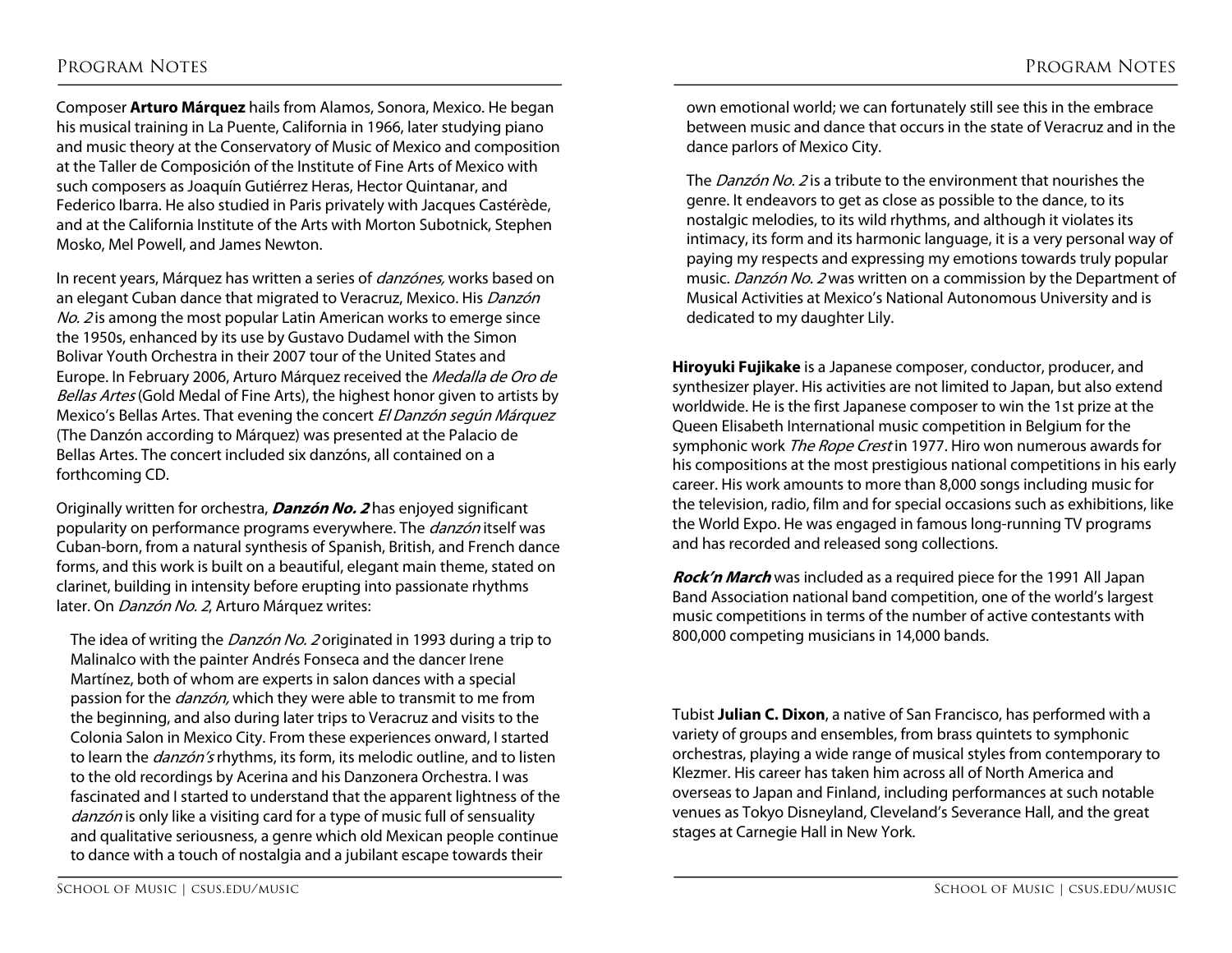Mr. Dixon has often performed with the many symphonic orchestras of Northern California. Presently, he is the Principal Tuba of the Sacramento Philharmonic Orchestra, the Sacramento Opera, the Sacramento Choral Society and Orchestra, and often called to perform with the Berkeley Symphony.

Mr. Dixon is also a distinguished chamber musician, garnering top awards in 1988 at the "Coleman", "Shoreline Alliance", and "Summit Brass First International" Chamber Music competitions as an original member of the Atlantic Brass Quintet. Presently, Mr. Dixon displays his love for chamber brass music as a founding member of the Farallon Brass Ensemble of Berkeley, CA and the Philharmonic Brass of Sacramento. Mr. Dixon's formal studies began at San Francisco State University, where his main influences were Zachariah A. Spellman of the San Francisco Opera and Floyd Cooley of the San Francisco Symphony. He later continued his undergraduate and graduate studies at Boston University, where he earned his M.M. degree, under the great guidance of J. Samuel Pilafian and the Empire Brass Quintet.

Mr. Dixon has always been an enthusiastic teacher, sharing his passion for the tuba as a "wonderful voice for high artistic expression". He has been on faculty at such notable institutions as the Boston University Tanglewood Institute EBQ Seminar and the Farallon Brass Ensemble Brass Camp at the Crowden Music School in Berkeley. Currently he is on faculty at California State University, Sacramento, where he initiated the first annual "Down In The Valley: A Festival of Tuba and Euphonium" in the Spring 2006. Mr. Dixon is also active in the Sacramento Philharmonic's Outreach Educational programs as front man and narrator for "Peter and the Wolf", "Carnival of The Animals", "Meet the Harmonic Winds", "Philharmonic Brass", and "Musicians On The Move".

**Claudia Kitka** holds degrees in music from Duke University and Eastman School of Music (M.M.). Her diverse performance experience includes opera, musical theater, Shakespearean, and modern dramatic roles. Locally she has performed with the Camellia Symphony, the California Wind Orchestra, the Sacramento Symphony, Stockton Opera, UC Davis Music and Drama productions, and Davis Comic Opera Company. A noted recitalist specializing in performing contemporary music, she has premiered new works throughout the United States. Currently Professor

of Music at Sacramento State, she teaches voice, performance practice, lyric diction, and musical theater performance. She also team teaches in the Department of Theatre and Dance and serves as a vocal coach for many of the musical productions. Her collaborations with arranger/pianist Carole Delaney, Sacramento State music faculty emeritus, include several solo theatrical revues.

**Dr. Matthew Morse** is currently Director of Bands and Assistant Professor of Conducting in the School of Music at California State University, Sacramento, where he conducts the Symphonic Wind Ensemble and the Concert Band, oversees the Marching Band, and teaches courses in undergraduate and graduate conducting. He is in demand as a clinician and guest conductor throughout California and nationwide and the Sacramento State Symphonic Wind Ensemble performed at the California All-State Music Education Conference in Fresno in February 2019. Prior to his appointment at Sacramento State, Dr. Morse graduated in May 2017 with a Doctor of Musical Arts degree in Wind Conducting from the University of North Texas, where he was a student of Eugene Migliaro Corporon. He also earned a Master of Arts degree in Instrumental Conducting in 2013 from Indiana University of Pennsylvania, where he was a student of Dr. Jack Stamp, and completed a Bachelor of Arts degree in Music from Thomas Edison State University in Trenton, New Jersey, in 2011.

Concurrent with finishing his undergraduate degree in 2011, Dr. Morse retired as a chief warrant officer four following a 25-year military music career with the United States Army. Early in his career, Dr. Morse served for nearly 12 years as a multi-instrumentalist performing primarily on euphonium and trombone and serving two tours each with the 4th Infantry Division Band at Fort Carson, Colorado, and the United States Army Japan Band, Camp Zama, Japan. In 1997, Dr. Morse was selected to become a warrant officer bandmaster and served as the commander and conductor of the 3rd Infantry Division Band at Fort Stewart, Georgia, the 1st Armored Division Band, then stationed Wiesbaden, Germany, and the 282nd Army Band at Fort Jackson, South Carolina. He deployed as a band commander to combat zones in Bosnia-Herzegovina in 2000 and twice to Iraq during a 15-month period in 2003-04. In 2007, Dr. Morse was selected by competitive audition for his capstone assignment as the associate